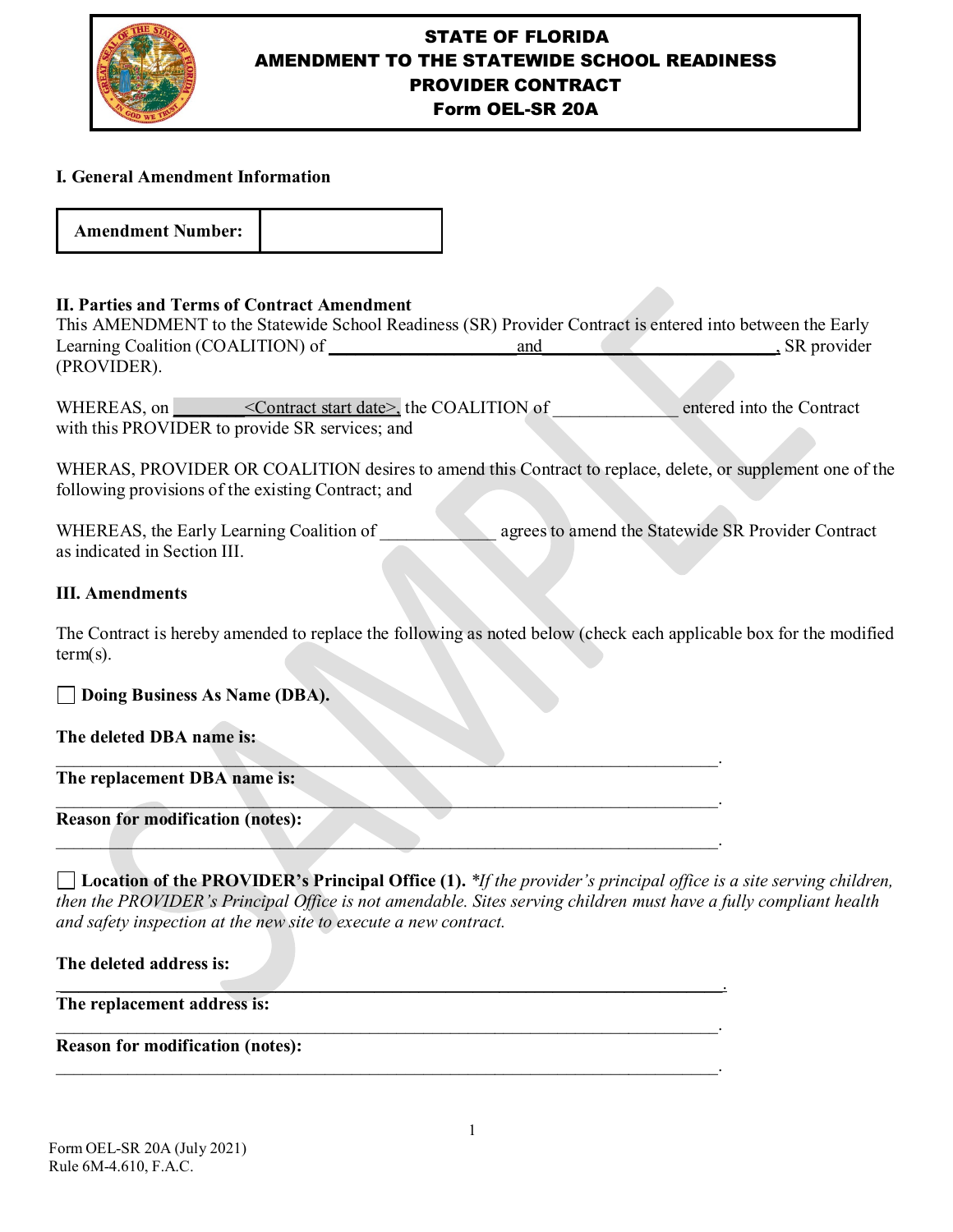

## STATE OF FLORIDA AMENDMENT TO THE STATEWIDE SCHOOL READINESS PROVIDER CONTRACT Form OEL-SR 20A

**Adding or Deleting PROVIDER Locations Listed on Exhibit 1, if a multi-site provider. \****New sites must have a fully compliant health and safety inspection prior to executing this amendment.*

| The added/deleted location(s) and address(es): |  |
|------------------------------------------------|--|
| <b>Reason for modification (notes):</b>        |  |
| Curriculum (15).                               |  |
| The state-approved curriculum will now be:     |  |
| with the edition date of:                      |  |
| $\Box$ Character Development Program (16).     |  |
| with the edition date of:                      |  |
| □ Change in Signature Authority.               |  |
| The removed signature authority is:            |  |
| The replacement signature authority is:        |  |
| <b>Reason for modification (notes):</b>        |  |

**Change in Party Responsible for Administering** ☐ **Initial and/or** ☐ **Subsequent Developmental Screenings.** 

**The removed party is:**

 $\mathcal{L}=\mathcal{L}=\mathcal{L}=\mathcal{L}=\mathcal{L}=\mathcal{L}=\mathcal{L}=\mathcal{L}=\mathcal{L}=\mathcal{L}=\mathcal{L}=\mathcal{L}=\mathcal{L}=\mathcal{L}=\mathcal{L}=\mathcal{L}=\mathcal{L}=\mathcal{L}=\mathcal{L}=\mathcal{L}=\mathcal{L}=\mathcal{L}=\mathcal{L}=\mathcal{L}=\mathcal{L}=\mathcal{L}=\mathcal{L}=\mathcal{L}=\mathcal{L}=\mathcal{L}=\mathcal{L}=\mathcal{L}=\mathcal{L}=\mathcal{L}=\mathcal{L}=\mathcal{L}=\mathcal{$ **The replacement party is:** 

**Reason for modification (notes):** 

**Change in PROVIDER'S exemption from Program Assessment Requirements.**

 $\mathcal{L}_\text{max}$  and  $\mathcal{L}_\text{max}$  and  $\mathcal{L}_\text{max}$  and  $\mathcal{L}_\text{max}$  and  $\mathcal{L}_\text{max}$  and  $\mathcal{L}_\text{max}$ 

\_\_\_\_\_\_\_\_\_\_\_\_\_\_\_\_\_\_\_\_\_\_\_\_\_\_\_\_\_\_\_\_\_\_\_\_\_\_\_\_\_\_\_\_\_\_\_\_\_\_\_\_\_\_\_\_\_\_\_\_\_\_\_\_\_\_\_\_\_\_\_\_\_\_.

 $\mathcal{L}_\text{max} = \mathcal{L}_\text{max} = \mathcal{L}_\text{max} = \mathcal{L}_\text{max} = \mathcal{L}_\text{max} = \mathcal{L}_\text{max} = \mathcal{L}_\text{max} = \mathcal{L}_\text{max} = \mathcal{L}_\text{max} = \mathcal{L}_\text{max} = \mathcal{L}_\text{max} = \mathcal{L}_\text{max} = \mathcal{L}_\text{max} = \mathcal{L}_\text{max} = \mathcal{L}_\text{max} = \mathcal{L}_\text{max} = \mathcal{L}_\text{max} = \mathcal{L}_\text{max} = \mathcal{$ 

|  |  | <b>Reason for modification (notes):</b> |  |
|--|--|-----------------------------------------|--|
|--|--|-----------------------------------------|--|

**Change in PROVIDER'S program assessment composite score.** For multi-site providers a change to the program assessment composite score is located on the attached Exhibit 1 form.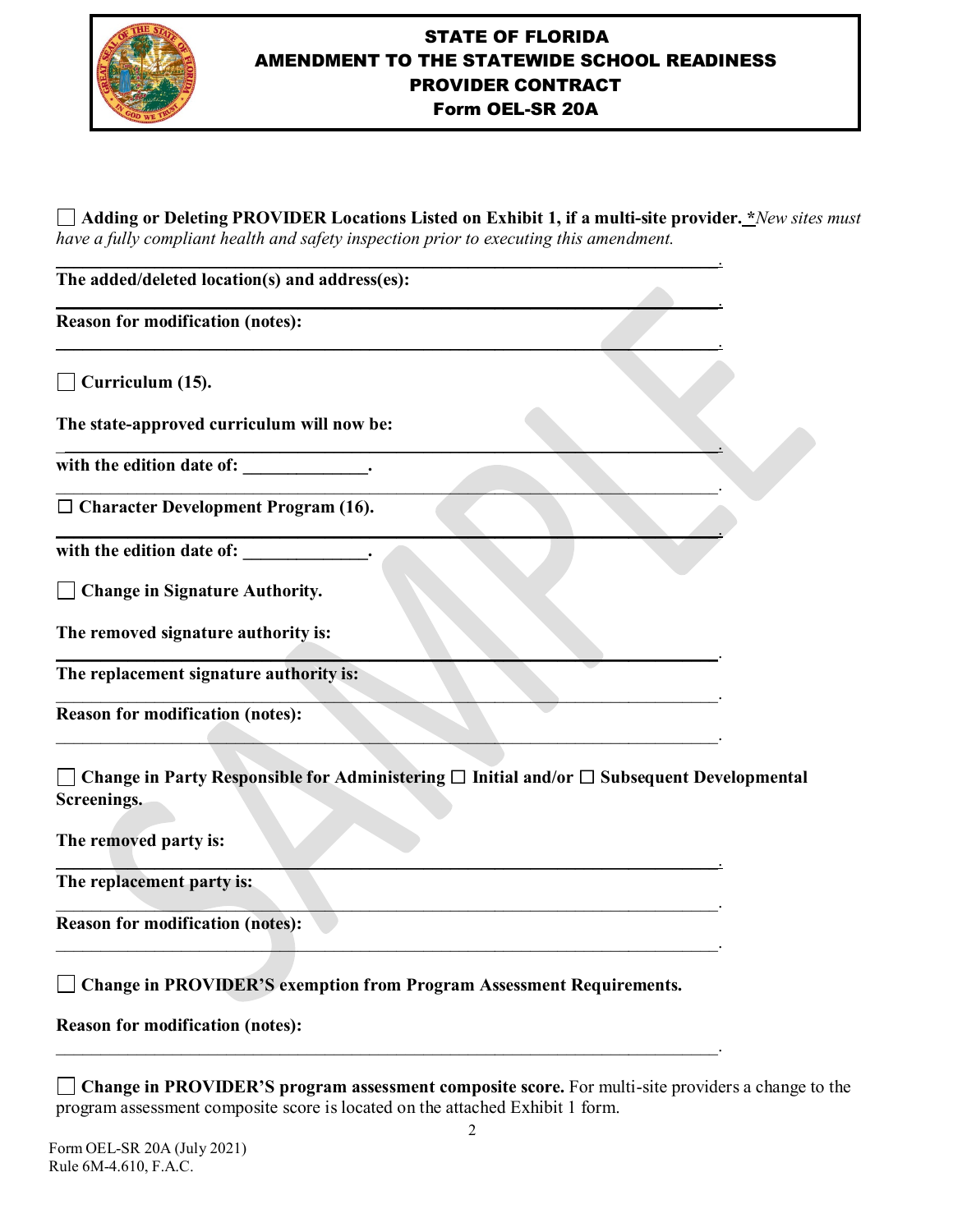

## STATE OF FLORIDA AMENDMENT TO THE STATEWIDE SCHOOL READINESS PROVIDER CONTRACT Form OEL-SR 20A

Reason for modification (notes):

 **Change in PROVIDER'S eligibility for the Contracted Slots Program.** 

**Reason for modification (notes):** 

**Change in COALITION'S participation in the Contracted Slots Program.** 

 $\overline{\phantom{a}}$  ,  $\overline{\phantom{a}}$  ,  $\overline{\phantom{a}}$  ,  $\overline{\phantom{a}}$  ,  $\overline{\phantom{a}}$  ,  $\overline{\phantom{a}}$  ,  $\overline{\phantom{a}}$  ,  $\overline{\phantom{a}}$  ,  $\overline{\phantom{a}}$  ,  $\overline{\phantom{a}}$  ,  $\overline{\phantom{a}}$  ,  $\overline{\phantom{a}}$  ,  $\overline{\phantom{a}}$  ,  $\overline{\phantom{a}}$  ,  $\overline{\phantom{a}}$  ,  $\overline{\phantom{a}}$ 

**Reason for modification (notes):**  $\qquad \qquad$ 

**Change in PROVIDER'S selection to conduct child assessments or eligibility to receive the child assessment rate.** 

\_\_\_\_\_\_\_\_\_\_\_\_\_\_\_\_\_\_\_\_\_\_\_\_\_\_\_\_\_\_\_\_\_\_\_\_\_\_\_\_\_\_\_\_\_\_\_\_\_\_\_\_\_\_\_\_\_\_\_\_\_\_\_\_\_\_\_\_\_\_\_\_\_\_.

 $\Box$ 

\_\_\_\_\_\_\_\_\_\_\_\_\_\_\_\_\_\_\_\_\_\_\_\_\_\_\_\_\_\_\_\_\_\_\_\_\_\_\_\_\_\_\_\_\_\_\_\_\_\_\_\_\_\_\_\_\_\_\_\_\_\_\_\_\_\_\_\_\_\_\_\_\_\_.

**Reason for modification (notes):** 

**Change in PROVIDER'S selection of the child assessment tool.**

**Reason for modification (notes):** 

**Change in PROVIDER'S Quality Improvement Plan.** COALITION and PROVIDER agree to modify the PROVIDER'S quality improvement plan on the attached and incorporated revised Exhibit 3.

**Reason for modification (notes):** 

**Reimbursement Rates Established** (45). COALITION is replacing its original documentation of its established COALITION approved reimbursement rates included in Exhibit 5 with amended COALITION reimbursement rates on the attached and incorporated revised Exhibit 5.

**Number of Holidays** (56). COALITION modifies the approved number of holiday days per year from \_\_\_\_\_days to \_\_\_\_\_\_days as amended in Exhibit 6, Holiday Schedule, which has been attached to and incorporated in this Amendment.

**Coalition Contact Persons and Information** (83). ☐The new contact person is: <name, telephone number and email> who replaces <name> as contact for < COALITION>. □The contact person had a change in contact information. The new contact information for COALITION contact or is: <name, telephone number and email>.

**Provider Contact Persons and Information** (83). □The new contact person is:<name, telephone number and email> as contact the context of the context of the context of the context of the context of the context of the context of the context of the context of the context of the context of the context of the context of the conte for <PROVIDER>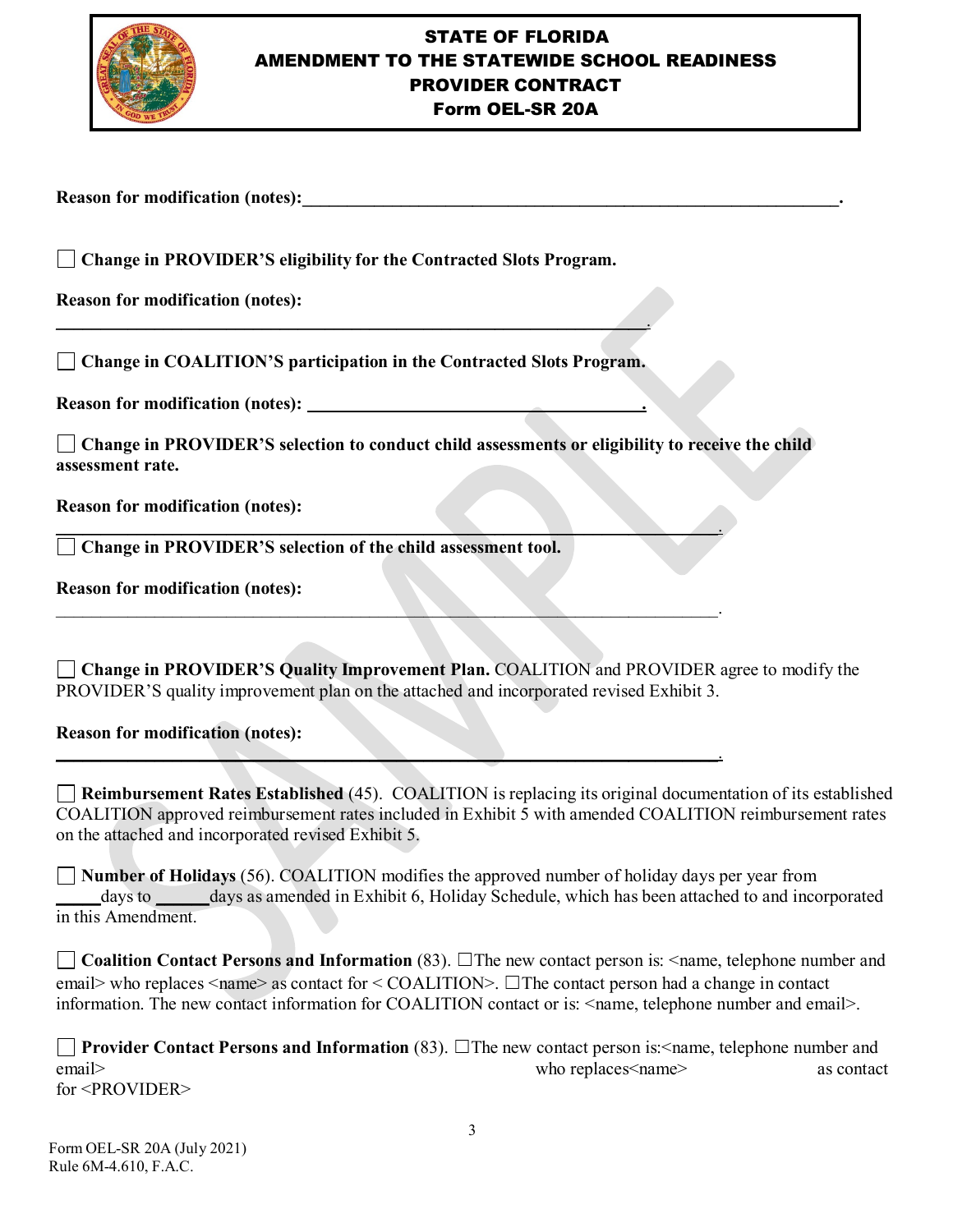

## STATE OF FLORIDA AMENDMENT TO THE STATEWIDE SCHOOL READINESS PROVIDER CONTRACT Form OEL-SR 20A

☐The contact person had a change in contact information. The new contact information for PROVIDER contact is: <name, telephone number and email> .

**Gold Seal Status** (Exhibit 2, number 2.). PROVIDER has had a change in its Gold Seal designation for\_\_\_\_birth to 5 and/or school age and has attached to this Amendment a copy of documentation of this change in status. **Reason for modification (notes):** 

**Liability Insurance** (Exhibit 2, number 3.) PROVIDER has CHANGED its liability insurance effective on \_\_\_ and has attached to this Amendment evidence of this new coverage.

\_\_\_\_\_\_\_\_\_\_\_\_\_\_\_\_\_\_\_\_\_\_\_\_\_\_\_\_\_\_\_\_\_\_\_\_\_\_\_\_\_\_\_\_\_\_\_\_\_\_\_\_\_\_\_\_\_\_\_\_\_\_\_\_\_\_\_\_\_\_\_\_\_\_.

#### **Reason for modification (notes):**   $\mathcal{L}=\{z\in\mathcal{L}^{\mathcal{L}}:z\in\mathcal{L}^{\mathcal{L}}:z\in\mathcal{L}^{\mathcal{L}}:z\in\mathcal{L}^{\mathcal{L}}:z\in\mathcal{L}^{\mathcal{L}}:z\in\mathcal{L}^{\mathcal{L}}\}$

**Provider Reimbursement Rates** (Exhibit 5). PROVIDER has modified its Private Pay Rates, Registration Fees or Operational Hours, effective \_\_\_\_\_\_ and has attached and incorporated in this Amendment the revised Exhibit 5: Provider Reimbursement Rates. The COALITION has completed the remaining sections of Exhibit 5 (COALITION Maximum Reimbursement Rates and the Approved PROVIDER Reimbursement Rate) and entered the new Effective Date as referenced on the Exhibit prior to attaching the revised Exhibit 5 to this Amendment. The change is to:  $\Box$  Private Pay Rates,  $\Box$  Registration Fees and/or  $\Box$  Operational Hours.

**Holiday Schedule** (Exhibit 6). PROVIDER has modified its Holiday Schedule with respect to either the Holiday observed or the Date observed and has attached and incorporated in this Amendment the revised Exhibit 6: Holiday Schedule.

## **IV. Execution of Amendment**

All provisions in the contract and any attachments/exhibits in conflict with this amendment shall be and are hereby changed to conform to this Amendment. All provisions not in conflict with this Amendment are still in full force and effect in accordance with its terms and are to be performed at the level and in the manner specified in the contract.

IN WITNESS WHEREOF, the parties have caused this <total number of pages> \_\_\_\_\_page Amendment to be executed by their proper and duly authorized representatives.

**Warranty of Authority**. Each person signing this Amendment warrants that he or she is dually authorized to do so and to bind the respective party to the amendment.

Effective Date of Amendment:

**Print Name**